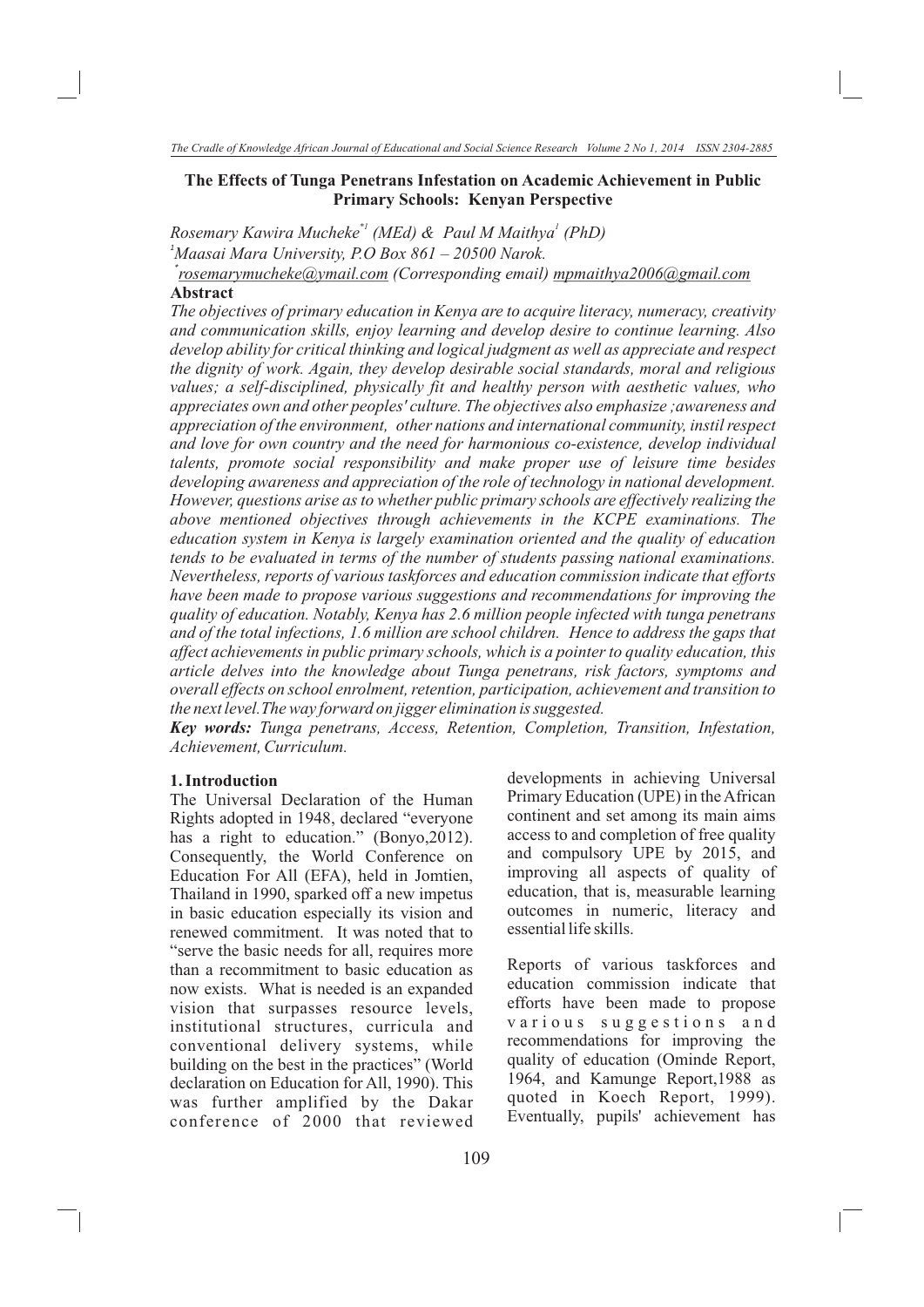been recognized as a key pointer to quality of education (Kenya National Examination Council, 2011). Importantly, the Constitution of Kenya has declared every child to have a right to free and compulsory basic education (The Constitution of Kenya, 2010).

Factors that compromise access, retention, completion and achievement in education have always been the concern of the government and other education stakeholders. This informs why the NARC government embraced Free Primary Education in 2003 (Abiero, 2009). Furthermore, in vision 2030, the government's focus is to eliminate poverty and empower Kenyans to enjoy quality and decent livelihoods. Education is identified as one of the key component in the social pillar of the Government's strategy of vision 2030 (G.O.K 2007).

However, the realization of vision 2030 through education is in Jeopardy as Jigger menace has led to school dropout and it is estimated that over 2 million people in Kenya need assistance in relation to Jigger challenges ( Ahadi Kenya Trust,2010). Published Information on knowledge, attitude and practices as well as Jigger situation in public primary schools in Kenya is scanty and fragmented despite having a well focused National Health Policies and Reform agenda. Coupled with this, the Government's goal is to achieve a major national wide impact on hygiene and sanitation related diseases by the year 2015. As a result, there has not been a breakthrough in improving the situation of households entrapped in vicious cycle of Jigger infestation and ill health (Kimani et al, 2012). As a matter of fact, public health experts warn that heavy tunga penetrans infestations which is an ecto-parasite that causes tungiasis, go beyond mere discomfort and can lead to loss of toe/finger nails, amputation of the digits and could even cause death. (Kimani et al, 2012). Clinical pathological findings carried out by Feidmeier (2003), revealed that victims suffered acute inflammation or painful lesion surrounded by erythema, edema, tenderness, itching, difficulty in walking among others.

According to kimani et al (2012) and Ariza (2012), some of the factors cited as attracting tungiasis in the study areas include: poverty, unhealthy sanitary conditions, social neglect or breakdown of public health measures and having a common resting place outside the house. Of importance to note is that tungiasis has not been a preserve of Kenya only but is also a regional and international problem among the economically challenged.

Actually, approximately 42 percent of Nigeria school children were said to have been infected while the average incidence in Trinidad was 21 percent. Again, in a village in North eastern Brazil, 51 percent prevalence was recorde, (Africa Review, 2008). This unfolding scenario provokes the questions: What is the spread of tunga penetrans infestation in Public primary schools and what effects does the infestation have on academic achievement?

Although Kimani et al 2012 made good attempt to study the knowledge, attitude and practices of household members on Jigger infestation, practices and control within Murang'a district, they failed to grapple the consequences of the same in bedeviling the much awaited vision 2030 in achieving education gains from the public school arena.

The free-living flea is a poor jumper and can only reach a height of around 20cm; therefore, the use of closed shoes (as opposed to sandals or slippers) is an effective way of preventing infection. (Torooti, 2013). Suffice it to say that children are especially vulnerable because they commonly lack shoes in rural areas, so their feet are in contact with soil and dusty floors. Most classrooms are made of mud walls and earth floors, a good habitat for the bugs. (ACE Africa Jiggers Campaign,2012). However, Jiggers take refuge in impoverished communities whether urban or rural. (Grow Bio Intensive Agriculture, Central Kenya, 2011).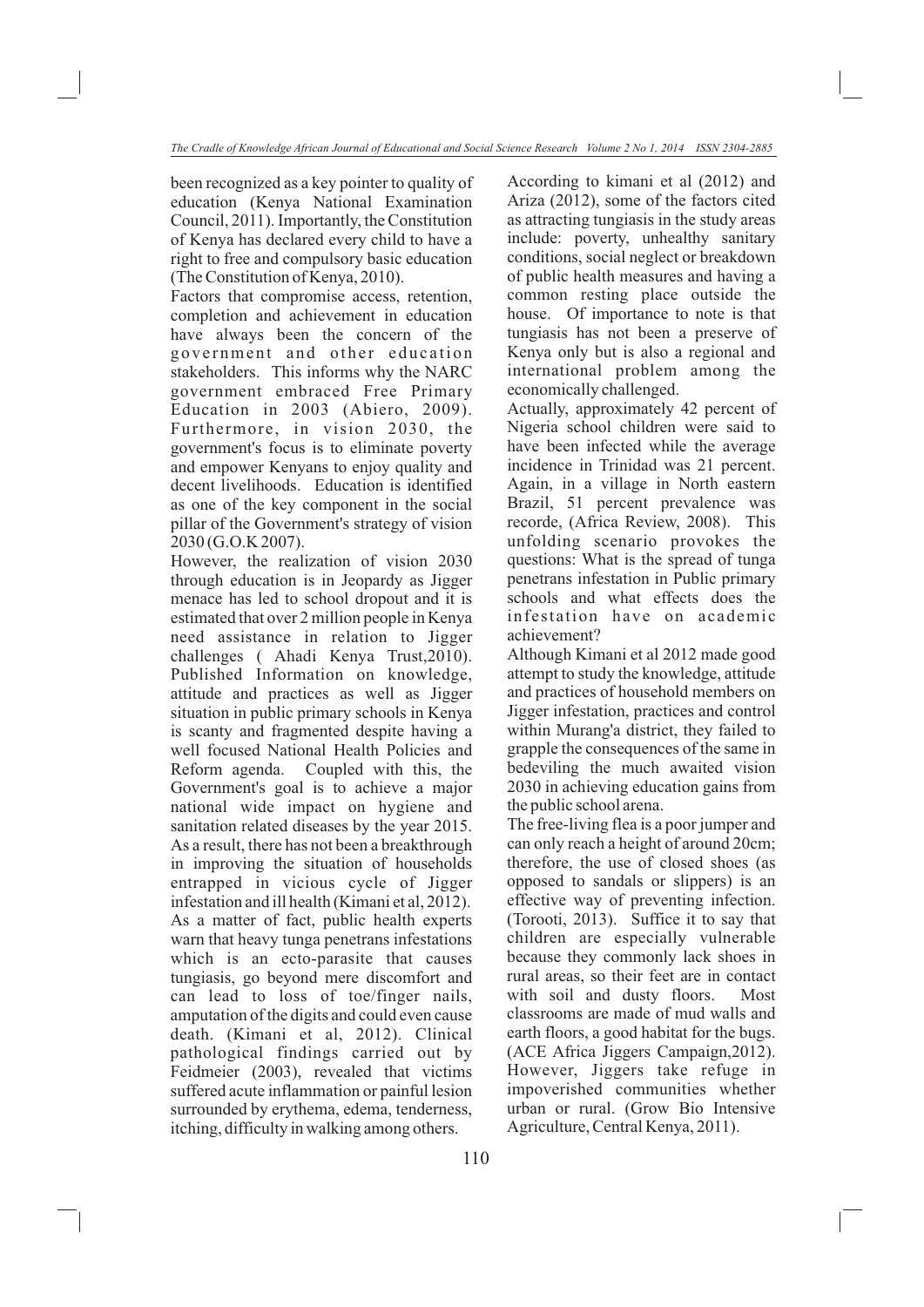As an ectoparasitic skin disease, Tungiasis is caused by the penetration of the female sand flea, Tunga penetrates into the epidermis of the host. It is endemic in developing countries in the tropics, particularly where poverty and poor standards of basic hygiene exist, like in the resource poor communities of South America, the Caribbean and Sub-Saharan Africa, where it is an important but neglected health problem, (Kiprono et al, 2012). Interestingly, some regions often seem to be more prone to Jigger infections than others. That the Jigger flea thrives in dusty, hot surroundings, it would be expected that infestations would be more prevalent in hotter climates. Yet the pests also seem to thrive best in cooler, agricultural regions and in Suburban areas. Agricultural or Sub-urban communities are most sedentary and are thus likely to have a high concentration of Jigger fleas in one place, (Africa Review, 2010).

All in all,the effect of global warming, which refers to an unequivocal and continuing rise in the average temperatures of Earth's climate system as a result of increasing concentrations of green house gases produced by human activities, evokes the question of whether there could be a new species of Tunga penetrans. This again,is subject to research investigation. Newly emerged adults are agile, jumpy and crawl on the ground until they locate a suitable host, usually man, pigs, dogs, cats, cattle, sheep and rattus rattus (black rats) are important reservoirs. The dogs and cats act as important reservoirs for the intra- and peridomiciliary transmission of sand fleas.

Both sexes feed on blood but whereas the male soon leaves the host after taking a blood meal, the fertilized female burrows by aid of its sharp and well developed mouthparts into the soft areas of the skin, such as toe webs or under toe nails. The sore, elbows and knees of heavily infested people may also be infected. Notably, the first evidence of infestation by this sand flea is a tiny black dot (lesion) on the skin at the point of penetration. The area around the embedded flea becomes very itchy and inflamed leading to ulcerations, lymphangitis and accumulation of pus (sepsis). When the female flea dies,

they remain embedded within the host, frequently causing inflammation and consequently secondary infections. If ignored it may lead to gangrene, autoamputation of digits, and loss of toes or even death. Understandably, the presence of tunga penetrans infestation especially in the education sector is an hindrance to the achievement of vision 2030 economic target that aims to achieve a GDP(Gross Domestic Product) of 10 per cent beginning 2012. Kiprono,et al (2012), contends that the natural history of clinical human tungiasis develops in five stages:

**Phase 1** starts with penetration of the adult flea into the epidermis, leading to a rigorous inflammation and dilation of blood vessels in the dermis.

In **phase II,** the flea thrusts its head into the superficial layers of the dermis, feeding on blood vessels.The hind part of the flea remains on the skin surface, maintaining communication with the outside. This provides air for breathing and a passage for both excretions and eggs.

During **phase III,** the parasite produces up to 200 white ovoid eggs, causing her body to swell up to 7mm. The insect can now be seen as a yellowish – whitish lesion under a hard hyperkeratotic skin.

**Phase IV** starts after deposition of the eggs. The female flea dies and the carcass is expelled. During **phase V**, reorganization of the epidermis occurs, taking approximately four weeks, leaving minor residues that will stay for 7 months. Meanwhile, the eggs that were left during **phase III** hatch in three to four days, liberating larvae that develop into pupae. After two weeks, the pupae become adult flea, completing the cycle.

Treatment requires the mechanical removal of the flea with a sterile pin, followed by an antiseptic dressing. Kerosene application kills the flea but results into ulceration of the skin until the dead flea is expelled as found in the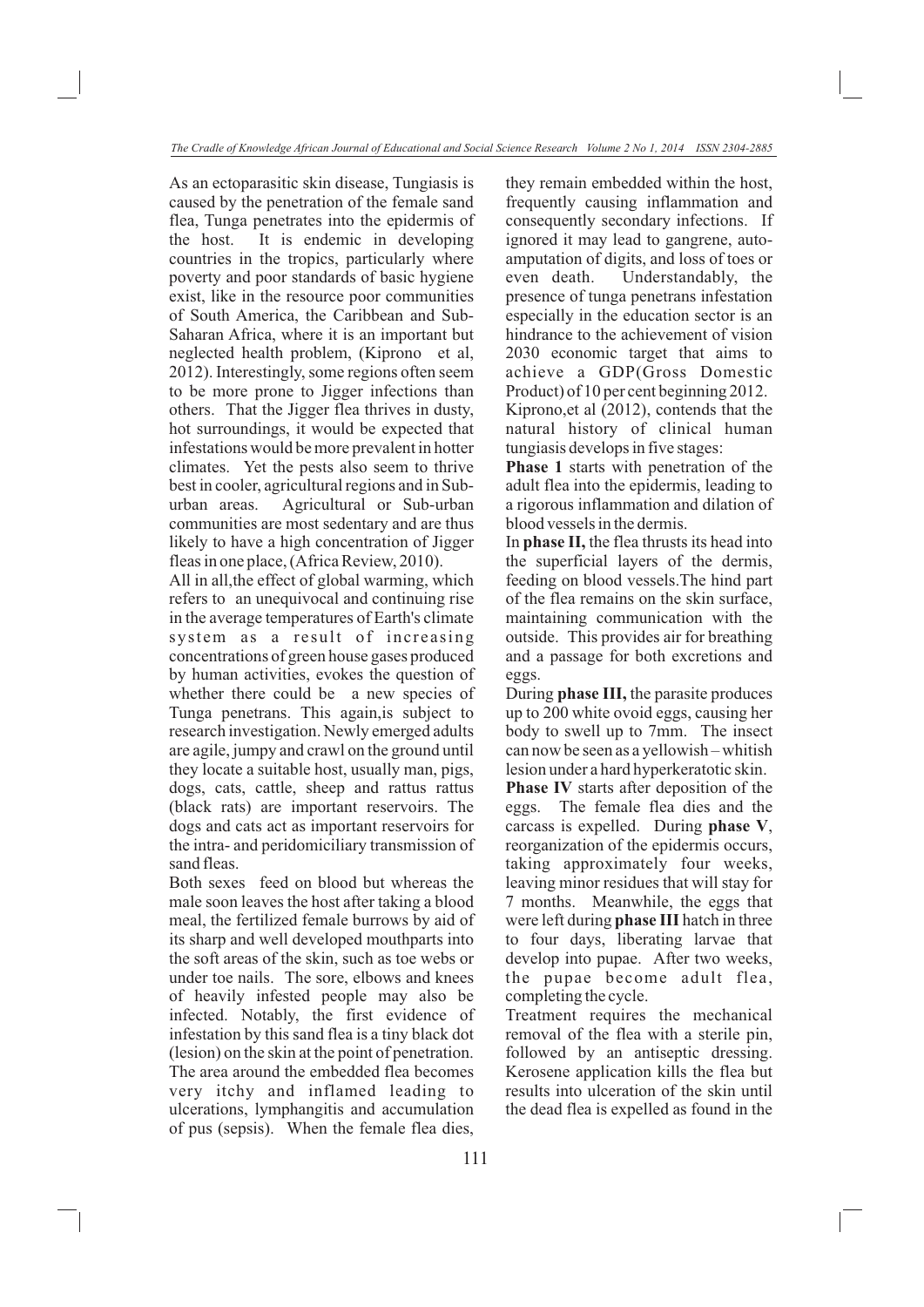diagrams below;

According to Ahadi Trust Foundation (2010), jiggers have continued to create havoc in rural areas and many school going children have dropped out of school because they are unable to walk. This is equally echoed by Grow Bio Intensive Agriculture Centre, Kenya (2011) and ACE Africa Jiggers Campaign (2012) that expounds how the jigger menace deprives the pupils of concentration in class, affects extra curriculum participation often leaving children lethargic and slow in action. Children are often forced to drop out of school because of inability to walk due to excruciating pain. More often than not, sceptics question whether the jigger dilemma has beaten modern methods of elimination or whether it is just a cosmetic presentation by the agents involved in its eradication.

There is, therefore, a good reason to advance the study on the effects of tunga penetrans infestation on academic achievement in public primary schools in order to realize quality of education that Eshiwani (1993) contends tends to be evaluated in terms of the number of students passing national examinations.

## **2. Effects of Tunga Penetrans on Education in Public Primary Schools In Kenya**

The Government of Kenya in Sessional paper No.1 of 1965 identified relevant and quality education as a means of eliminating poverty, diseases and ignorance while Sessional paper No.1 of 2005 indicates that education is not only a welfare indicator, but also a key determinant of earnings and therefore, an important exit route from poverty. In the vision 2030, the government's focus is to eliminate poverty and empower Kenyans to enjoy quality and decent livelihoods. Education is identified as one of the key component in the social pillar of the Government's Strategy of Vision 2030 (G.O.K 2007). More so, this is informed by the fact that Kenya is a signatory of the World Conference on Education For All (1990) and also the Dakar Declaration on Education for All (2000) (UNESCO, 1997; DFID, 2007).

Conversely, the pursuit of quality in primary education in Sub-Saharan Africa remains elusive and as a result, many African countries continue to grapple with attainment of quality in education (Masanja , 2010). Particularly, when the Narc government came into power in 2003, president Kibaki declared Free Primary Education for all school going children in Kenya. This increased the enrolment rate from 88% in 1993 to almost 100 %( MOEST,2003). This was a positive direction towards the Jomtien conference of attaining education for all, though it posed its own challenges of strained infrastructural availability and inadequate teacher – student ratio, hence compromising quality.(Obiero ,2009). Due to the strained resources, classrooms became crowded, dusty and muddy attracting tunga penetrans habitation among other parasites. According to Uwezo Kenya Survey (2013), despite significant gains in enrolment, pupils are not learning core skills expected at their age and grade level, hence putting into question the education quality.

There remains a number of issues to be addressed revolving around access, participation, retention, completion, transition and achievements for learners in public primary schools in Kenya, which is a source of concern that this article addresses. Clinical pathological findings carried out by Feldmeier, (2003), revealed that victims suffered acute inflammation or painful lesion surrounded by erythema, edema, tenderness, itching, desquamation, hyperkeratosis, fissures, pustules, suppuration, ulcers, deformation of the toes, deformation of nails, loss of nails and difficulty in walking. Moreover, tetanus is a common secondary infection that has reported associations with death in non-vaccinated persons. To this end, this article seeks to elucidate the status of knowledge, attitude, practices and effects of tunga penetrans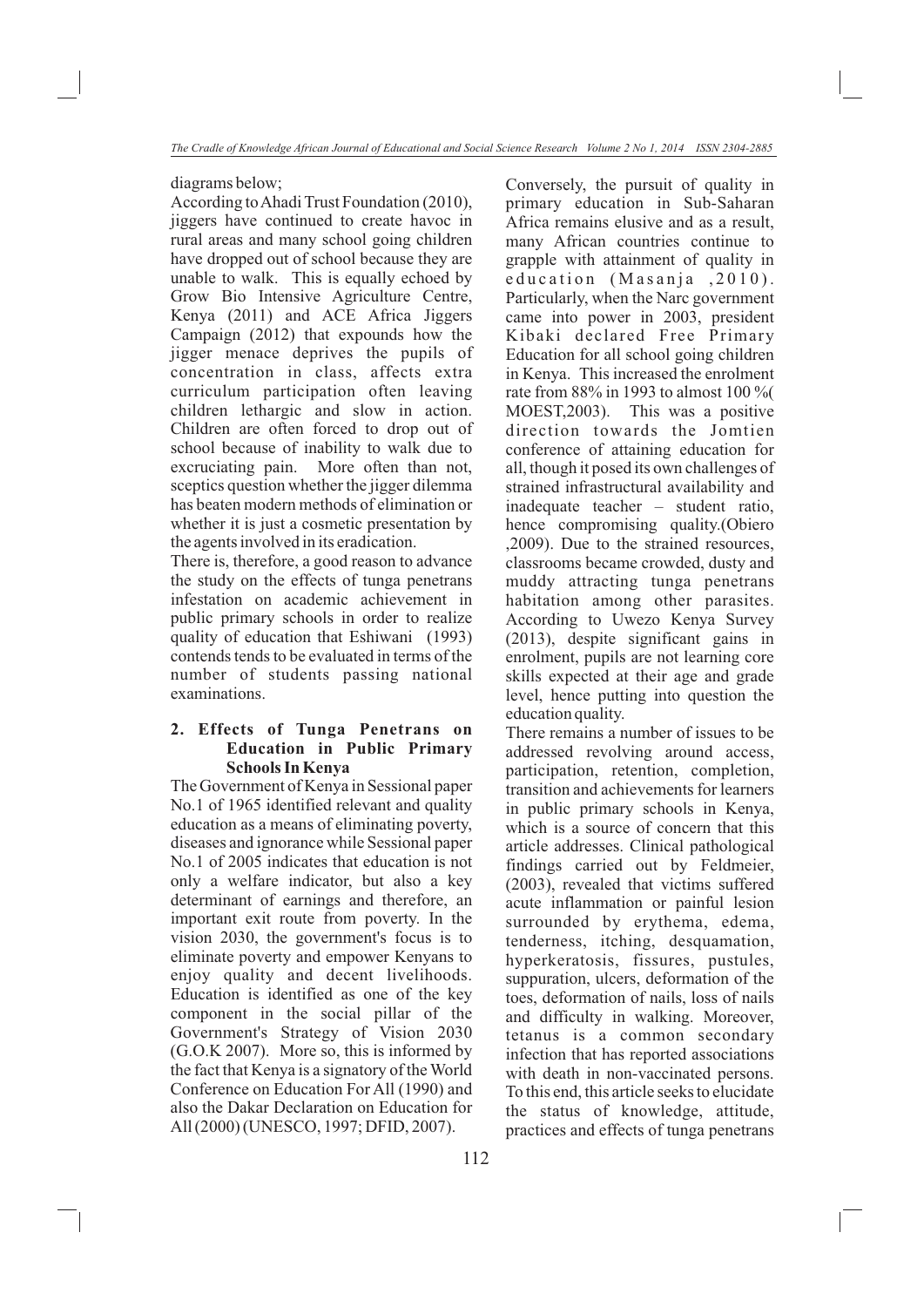infestation on academic performance in public primary schools in, Kenya.

## **3. World view about Tunga Penetrans Infestation**

As a matter of fact, tungiasis is not only a local, national, regional but also an international problem among the economically challenged. A study conducted by Feidmeier (2003) entitled, "Severe Tungiasis in Underprivileged Communities; Case Series from Brazil" revealed that Tungiasis is a common, but neglected health problem in economically depressed communities in South American and Sub-Saharan African countries. Furthermore, the arrival of the sand-flea or Jigger flea (Tunga penetrans) in Africa has been dated in 1872, when the British ship namely Thomas Mitchell – in ballast from Riode Janeiro called at the Angolan port of Ambriz. From there the parasite spread rapidly across the continent, aided by the caravan traffic which brought it from one trading station to the next. A quarter of a century after its first contact with African soil, Oscar Baumann (1898) could report that the sand flea had arrived in Zanzibar, thus completing its transcontinental moves. Besides, Africa Review (2010) notes that jiggers were introduced in the continent in the 1600s by the explorers visiting Africa. The flea had originally come from the West Indies before spreading to other continents. In East Africa, high death rates were noted among soldiers during World War 1 and in Ethiopia during the Second World War as a result of massive jigger infections.

In a study carried out by Ariza, et al. (2012) in Nigeria, entitled, "pigs are the most important reservoir of Tunga penetrans in rural Nigeria," it was observed that among domestic animals and rodents, pigs had the highest prevalence of infestation and highest parasite load at 54.8%, followed by dogs at 45.5%, then rattus rattus( black rats) 29.4% and mus minutoides at 15.4% respectively. Again, of all the tungiasis lesions identified, 83% were found in pigs. This confirms that tungiasis is a zoonotic disease and that pigs

are its most important animal reservoir which increases its spread to the community. However, it remains to be found out whether the heavy tunga penetrans infestations in public primary schools are related to pigs' presence in the surrounding environments. This article advances the need for more research in order to fill the identified gaps.

Monitor newspaper (2008),quoted an MP saying all people with jiggers would be arrested "for failing to take care of their bodies" as stipulated by the Public Health Act of Uganda. In South Western Tanzania, pupils from Bitale Primary School in Kigoma District, gave their encounter with jiggers as reported in a blog by Peter Mwangu (Africa Review(2010). Like Kenya, Uganda has a history of ignoring the jigger issue, evidently a menace there. A report by the

Indeed, in Kenya, tungiasis prevalence is dominant in almost all the 47 counties with few isolated cases in Nairobi County. It was in recognition for their dedication towards the fight against jiggers in Kenya that Ahadi Kenya Campaign ambassador Miss World Kenya 2005, Cecilia Mwangi and founder Stanley Kamau were awarded the Head of State Commendation (HSC), by His Excellency Mwai Kibaki, Ahadi Kenya Trust (2009).

Other actors that have joined Ahadi Kenya Trust in fighting the jigger menace include: Spring of Life Initiate, the Grow Bio Intensive Agriculture Centre, ACE Africa Jiggers Campaign , the Government and the Corporate Sector. Nevertheless, a study carried by Kimani et al(2012) on Knowledge, Attitudes and Practices on Jigger Infestation among Household Members aged 18 to 60 years: Case study of a rural location Kenya, established that Tungiasis is usually considered an entomologic nuisance and does not receive much attention and therefore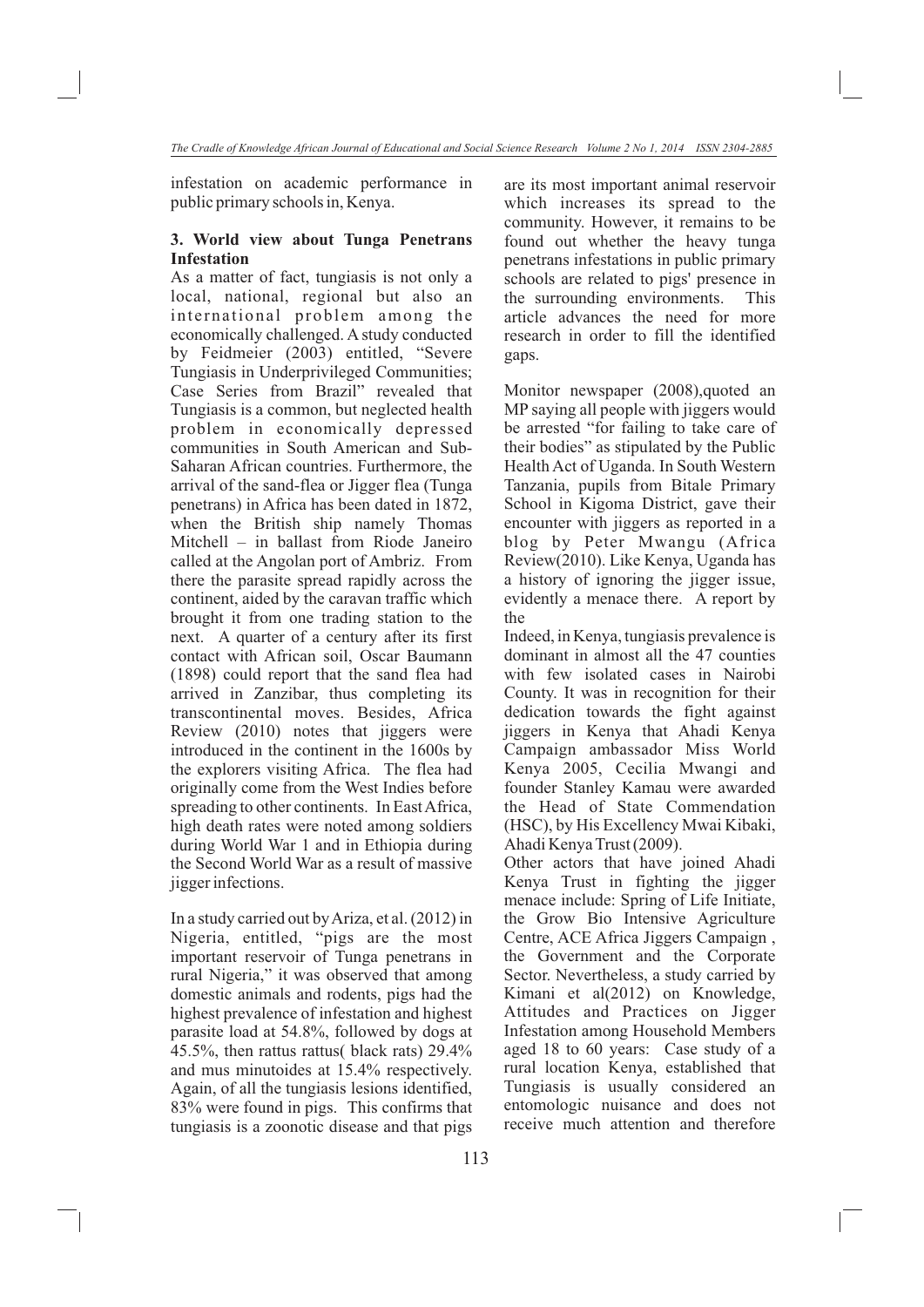*The Cradle of Knowledge African Journal of Educational and Social Science Research Volume 2 No 1, 2014 ISSN 2304-2885*

remains an important health problem for the poor. It is a problem neglected by those affected, the medical profession and the scientific community.

In Ugenya and Siaya districts of Kenya, for instance, it is believed that jiggers infestation is a curse and once infected the individual cannot be cured. ( ACE Africa Jiggers campaign, 2012), while a survey conducted in Murang'a County on why the jigger problem still persists in modern Kenya revealed that neighbours who had jiggers are lazy, irresponsible or have the wrong blood group. (Gatonye , 2013).

This article therefore finds import in demystifying the myths by advocating for an investigation on the effects of tunga penetrans infestation in public primary school, thereby making education access, retention, participation, achievement and transition pro-poor.

## **4. Tunga Penetrans Infestation vis-à-vis Curriculum Achievements**

According to Good and SV (1992), Curriculum is a plan that consists of learning opportunities for a specific time frame and place, a tool that aims to bring about behaviour changes in students as a result of planned activities and includes all learning experiences received by students with the guidance of the school. The Education Commission Report (Kochhar, 1993: 281) of India enriches the above definition and states, "We conceive of the school curriculum as the totality of learning experiences that the school provides for the pupils through all the manifold activities, in the school or outside, that are covered on under its supervision." The manifold activities include not only curriculum centered activities but also other cocurricular activities that help children to develop mentally, spiritually and socially. Furthermore, curriculum development is the system of choosing and redefining the content of an education system which may later be implemented in schools. It is also a process of creating curriculum materials for use by educators and children that are a product of curriculum planning (Abiero ,2009).

Maclean (1966) and Little and Thompson (1983) agree that the pupil environment is a factor in academic achievement as the difficulties resulting in failure by the pupils may not necessarily lie with the child but with the educational system and in particular the school. However, there are different parameters that affect passing of national examinations among them personal characteristics of pupils(Thomson & Stanford, 1975; Reinhart, 1976 and Belkin, 1981) and factors related to the pupils' environment – the school and the home(Little  $\&$ Thompson, 1983).

Report by the Africa Review, (2010), indicate that education has suffered due to tunga penetrans infestation among school children, 50,000 of whom have been forced to drop out of school while many others miss classes because of stigma. This is supported by Kiprono et al (2012), in their study "Tunga penetrans – A silent setback to Development in Kenya," who hold that Jigger infestation affects the education of children because they may be unable to walk to school, write properly or participate in normal learning activities on the same level with other un infested children, resulting to repeated absenteeism or dropping out of school**.** 

Ahadi Kenya Trust, Strategic Plan (2012 – 2014) clarifies that even with the introduction of free primary education, many children were still found at home due to jiggers, several school drop outs as a result of inability to walk and adults who could not attend to their farms due to jiggers hence living in total poverty resulting to disability and incapacity. This has further led to their marginalization and their drawbacks in developmental issues. It is therefore worth noting that although the effects of Tunga penetrans infestation have been narrowed down to public primary schools in this article, they equally have negative implications on the adult populace who cannot exercise their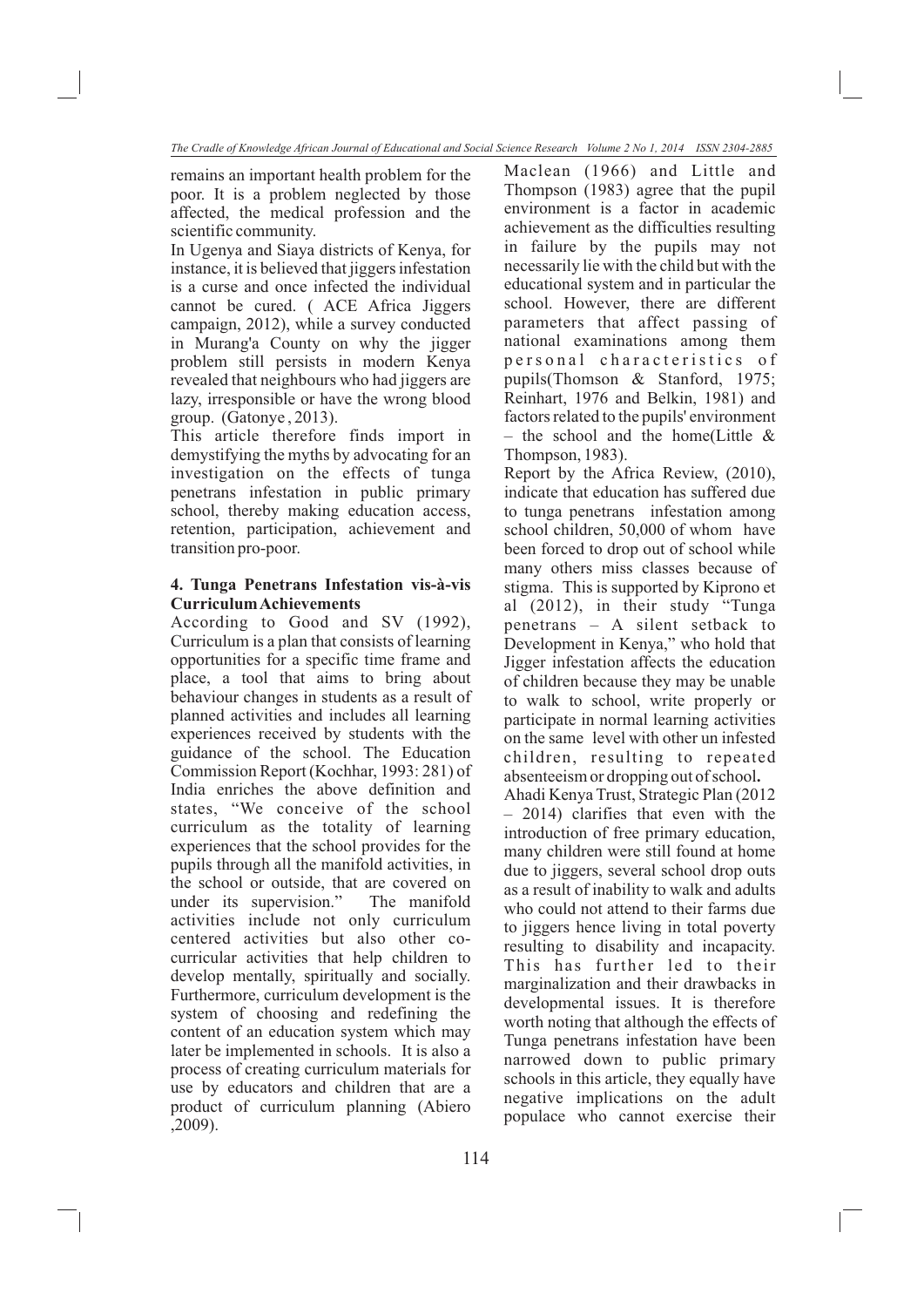voting rights due to disability, poverty and in extreme cases, death. They cannot tend to their farms or engage in any income generating project as they are marginalized. Other researchers should therefore conduct a study on the effects of Tunga penetrans infestation among adults in non-learning institutions.

Moreover, kimani et al, (2012) in their study established that in Central province, a total of 1,350 persons suffered from Jigger infestation in one location in Murang'a District, of whom 700 were school going children. The study also revealed that 50% of the infested children do not attend classes. It is rightly within the confinement of these curious scenario that informs the need to assess the effects of Tunga penetrans infestation on KCPE performance in public primary schools in various counties, so as to address possible performance disparities among jigger infested and non-infested learners in public primary schools and thus ameliorate the challenges. This article notes that Tunga penetrans are parasites that distract learners from participating fully in the dimensions of the school curriculum namely; formal, non-formal and informal (Oluoch ,1992).

A pupil who elicits different symptoms of Tunga penetrans infestation such as itching, pain upon pressure, sleep disturbances and walking difficulties, (Njau et al, 2012), stigmatization and ridicule, poverty and in extreme cases death, (Ahadi, Kenya Trust 2009) ulcers and loss of toe nails (Mazigo, 2010), cannot access education or achieve full participation in formal class work. Furthermore, graduating to the next level or completing the school system becomes a hurdle. Non-formal dimension of the school curriculum consists of activities that learners participate in according to their interest, ability or age. Such include; drama, sports, debates and clubs (Oluoch ,1982). As children participate in physical and psychomotor activities, they learn how to communicate verbally. These activities include role play, dramatization and singing to mention but a few. In music and movement, there is clapping, marching, stamping feet, snapping fingers, jumping up and down, according to rhythm and swaying (Wafula , 2010). Such vigorous activities cannot be fully effected where tunga penetrans infestation thrives. This situation compromises curriculum delivery to learners.

The importance of physical activities is that they enhance the function of the central nervous system, promoting the maintenance of lean body tissue, while simultaneously reducing the disposition of fat.(Payne et al, 2002) as quoted in (Wafula , 2010). Similary,informal dimension of the school curriculum is the guided aspect of the unofficial learning activities that go on in the school at a time. This is where a pupil picks desirable habits such as interpersonal skills, respect, hard work, grooming, life skills and character building.(Kithimba et al, 2010).

The article questions whether jigger infested learners have a high selfconcept to assimilate the above mentioned traits from their role models in the school environment. This is confirmed by Narang (1981) who argues that academic performance is influenced by the manner in which students get along with friends and classmates and also with the character of their relationship with teachers.

Ahadi Kenya Trust Strategic Plan (2012 – 2014 ), also advocates for consultative forums with schools and teachers on the victim stigmatization that has consequently led to marginalization. Kimani et al (2012), observed that in Murang'a district, Kenya, the type of dusty earthen floor and the general maintenance of the compound specifically in Gathanje village accelerated tungiasis. However, the researcher lost sight of how this occurrence impacted negatively on school enrolment, retention of learning, participation, achievement and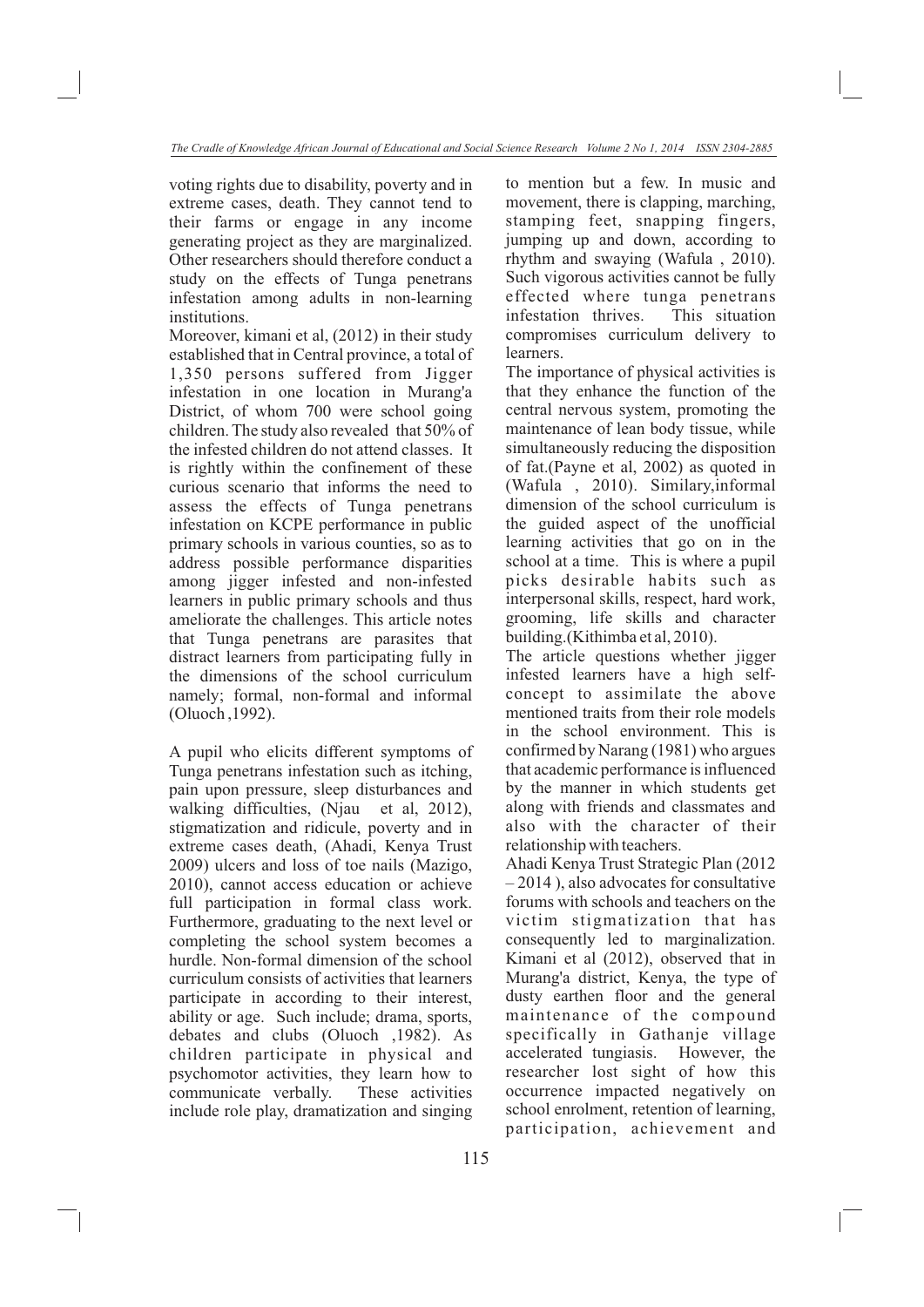transition to the next levels, which is the gap that should be sealed by further research so as to develop curriculum theory and practice in improving performance.

Eshiwani(1993), as quoted in Abiero (2009), echoes that theory development can help the Kenya Institute of Curriculum Development(KICD) implement their philosophies of revising the existing curriculum materials and initiating and promoting programmes to improve the quality of education in Kenya. This is in line with the Ahadi Kenya Trust Strategic Plan  $(2012 – 2014)$  of working with the Ministry of Education and the Kenya Institute of Curriculum Development in inculcating into the Curriculum hygienic training as will be guided by a training manual to be developed in partnership with Ahadi Kenya Trust.

The question that begs expounding is why Tunga penetrans should be ravaging public primary schools in the  $21<sup>st</sup>$  century when Kenya is progressing towards vision 2030. Vision 2030 is based on three pillars namely: economic, social and political, (Government of the Republic of Kenya, 2007). The economic pillar aims to improve prosperity of all Kenyans through an economic development programme covering all regions of Kenya to realize a GDP(Gross Domestic Product) of 10% per annum beginning 2012. On the contrary, with tunga penetrans infestation afflicting learners in public primary schools, this may not be guaranteed. The social pillar is about building a just and cohesive society with social equality in a clean and secure environment. Kiprono et al (2012), maintains that the contributing factors to tunga penetrans infestation are poverty, implied by mud walls and earthen floors, walking barefooted, sharing houses with domestic animals and unclean environment. It remains to be established by further investigations whether social equality can be achieved amid learning in tunga penetransinfested environments. Finally, the political pillar advocates for a democratic political system founded on issue based politics that respects the rule of the law and protects the rights and freedom of every individual in Kenyan Society. Education access, participation, retention, achievements and transition can hardly be realized when learners are subjected to an unequal platform of learning, which further injures implementation of the constitution on the on the bill of rights against discrimination on the basis of gender, religion and social status (Constitution of Kenya, 2010).

Importantly, the primary school education curriculum in Kenya was rationalized and revised in 2002 and subsequently implemented in phases from 2003 to 2006. It addressed several concerns, which included curriculum overload and overlaps within and across subjects; emerging issues such as HIV and AIDS, child labour, environmental degradation and gender issues among others (Kenya Institute of Education, 2010). Nevertheless, it failed to include Tunga penetrans infestation among public primary schools as an emerging issue of concern that Torooti (,2013), says is a condition many look down upon, but has been known to be a menace and a source of misery to those affected.

## **5. Control Measures Against Tunga Penetrans Infestation**

These strategies are derived from reviewed research studies alongside those employed by the Ministry of Public Health and Non-Governmental Organisations.

For effective control of the flea the following needs to be done:

- victims homes should be thoroughly fumigated using malathion
- v Hygiene education for the rest of the family to be administered
- v Wearing of shoes to curtail the penetration of the pest into the skin
- v Cementing floors of residential houses, classrooms and other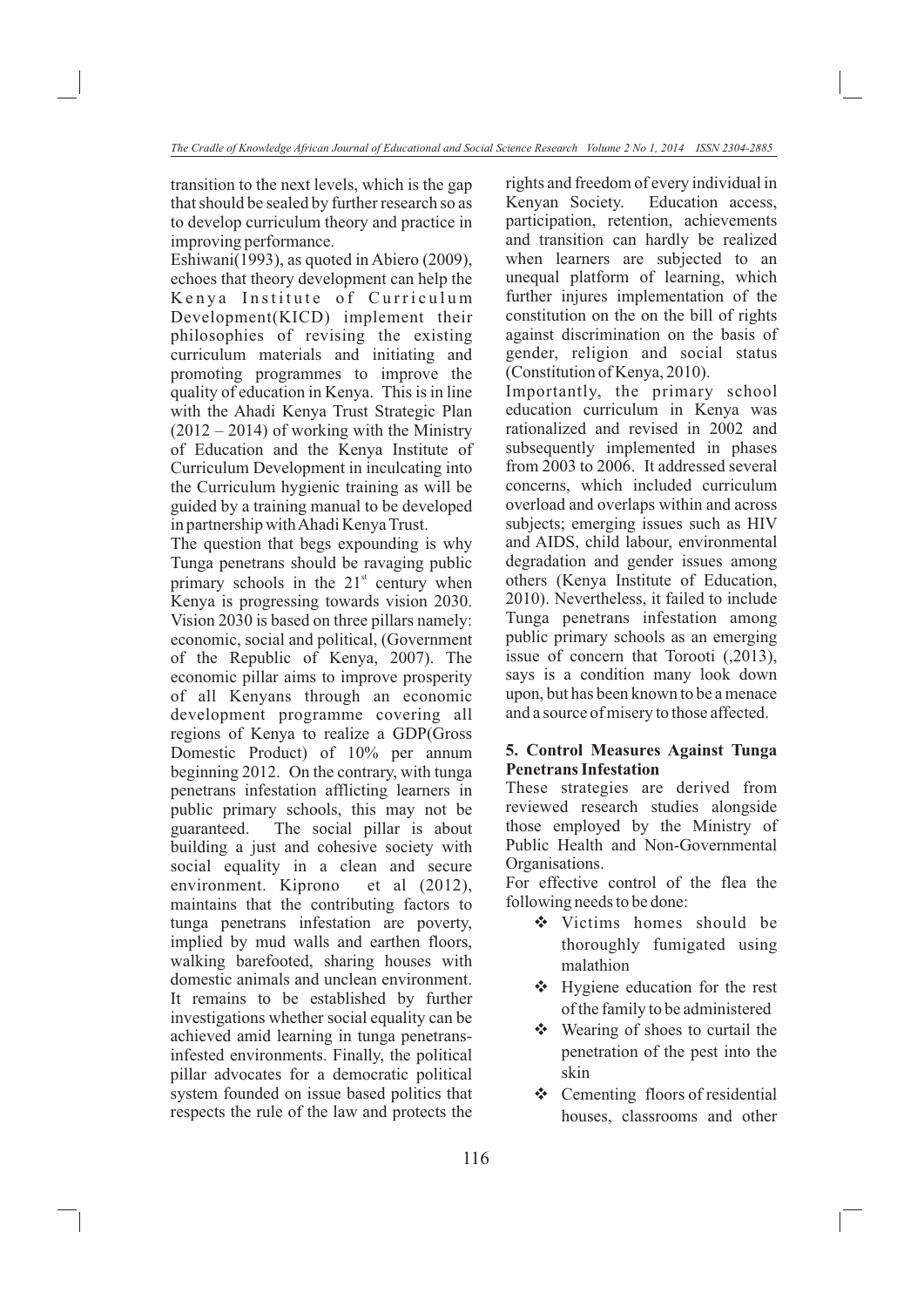public utilities or smearing where cementing is unaffordable.

- v On-host treatment as animals act as reservoirs of the fleas hence fuel peri – and intra-domiciliary transmission of the parasite.
- v On-host products such as a combination of imidacloprid and permethrin (Advantix) which prevents infestation with Tunga penetrans in animals.
- v Paving streets, cementing floors and eliminating indiscriminate waste disposal in public areas and private compounds since off-host stages of Tunga penetrans develop best in dry soil or in dusty soil containing organic materials. Thus measures aiming to interrupt the off-host development should therefore focus on physically changing the environment in which eggs, pupae, and larva develop (off -host control). The same can be done through focused premise treatment with deltamethrin aimed to interrupt the off-host cycle of Tunga penetrans.
- v For optimal efficacy, focal spraying has to be applied at all sites where offhost development occurs especially preferred whereabouts of dogs and cats and shady places under trees or inside houses(for sandy floors).
- ❖ Spraying of breeding sites is better done before the parasite population has expanded, i.e at the beginning of the dry season.
- v Prevention of the infestation, rather than the surgical extraction of already embedded sand fleas, may interrupt transmission more effectively.
- v Zanzarin, a plant-based repellent, has been shown to effectively prevent the infestation with Tunga penetrans in areas with high attack

rates. This compound would be an ideal candidate for prophylaxis.

- v Adequate tetanus vaccination is required and anti-biotics are also given to prevent secondary infections.
- v Treatment of tungiasis consists of local excision or sterile curettage
- ◆ Systematic treatment with niridazole 30mg/kg as a single dose is effective in case of multiple sites of infestation.
- $\div$  Tropical treatment with ivermectin, thiabendazole, metrifonate and niridazole is a successful treatment of the lesions.
- v Identification of infested people and referring them to health centres for treatment.
- **❖** Neomycin ointment
- v Hydrogen peroxide
- v Lysol
- v Dipping feet in potassium permanganate solution

#### **6. Theoretical Analysis**

This article will be guided by aspects of social cognitive theory (Bandura, 1986), that falls under the cognitive theory, which explains learning and focuses on what is going on inside the student's mind. The model best illustrates this discussion that is based on intra and inter environmental factors among learners that affect academic achievement in public primary schools. The social cognitive theory gained prominence in the 1980s. They stress that learning and subsequent changes in behavior takes place as a result of interaction between the student and the environment. In this case, learning is influenced by the environment of Tunga penetrans infestation on learners (Kipronos ,2012).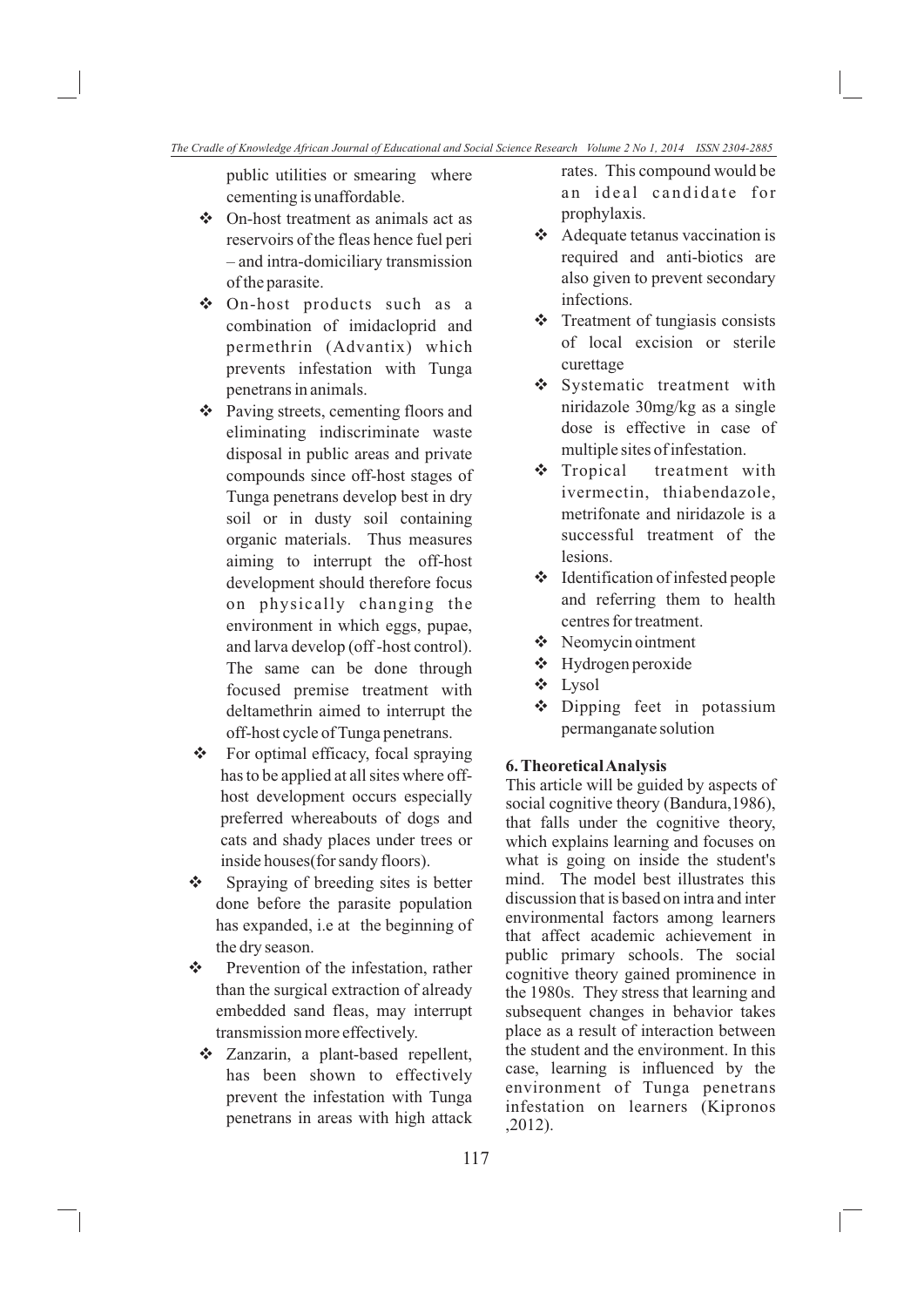Other significant factors that influence learning and subsequent changes in behavior according to the theory are; cultural factors, peer pressure, group dynamics and film and television. Due to the stigmatization that is vested on the Tunga penetrans learners by their colleagues in schools, the victim's selfconcept dwindles (Kimani et al, 2012) hence negatively affecting achievements during evaluation. According to Brown (2000) and Scott (2001), socially rejected or aggressive children appear to be at risk for academic failure. The theory continues to assert that the social environment to which the student is exposed demonstrates or models behavior and the learners cognitively processes the observed behavior and consequences.

In our situation, Tunga penetrans learners are surrounded by varied risk factors such as poor sanitation, symptoms such as stigma, withdrawal syndrome, low self esteem, absenteeism and poor health (Kimani et al, 2012), poverty and habitation with domestic animals (Ariza et al,2012) and other Tunga penetrans infestation obstructing cognitive processes in learning, which include: attention, retention, motor responses, and motivation. Techniques for learning in the social interaction theory include direct modeling and verbal instruction. Tunga penetrans infested learners are limited from actively participating in modeling or verbal interactions during learning, which negatively affects their academic performance. Behaviours, personal factors, and environmental events all work together to produce learning.

In his study involving 72 empirical studies of students' achievements worldwide, Fuller (1986) found achievement to be significantly related to the length of time a student is in contact with the teacher, teachers tertiary training and availability of instructional material.

Again, Abagi & Odipo (1997), in their study that investigated the efficiency of primary school education in Kenya, found that children whose parents were unable to afford cost of instructional materials among other requirements tended to go to schools irregularly, which in the long run affected their performance in national examinations.

# **7. Application**

This article has established the effects of Tunga penetrans infestations on academic achievement in public primary schools in Kenya. The article may enrich the Kenya Institute of Curriculum Development (KICD) in revising the existing curriculum content, preparing new and relevant curriculum materials and designing programmes for dealing with disruptive behavior towards learning and reducing the wastage (drop out) as a result of Tunga penetrans infestations.

The discussion may also have both theoretical and practical implications for the future of Kenya Certificate of Primary Education performance in public primary schools in the country. Theoretically, the study is expected to contribute to the advancement of knowledge about curriculum development on Tunga penetrans infestations and remedies and in public primary schools in Kenya. The knowledge may be of immediate benefit to the Ministry of Education Science and Technology (MOEST) in the formulation of future policies aimed at enhancing creation of Tunga penetrans – free learning institutions to boost formal, informal and non-formal dimensions of curriculum.

## **8. Conclusions**

It has been confirmed from the literature reviewed that Tunga penetrans infestation may hamper the victims exploitation of their potential, more so, adults as they cannot participate in day to day self and community development activities. The disability and incapacity due to Tunga penetrans infestation may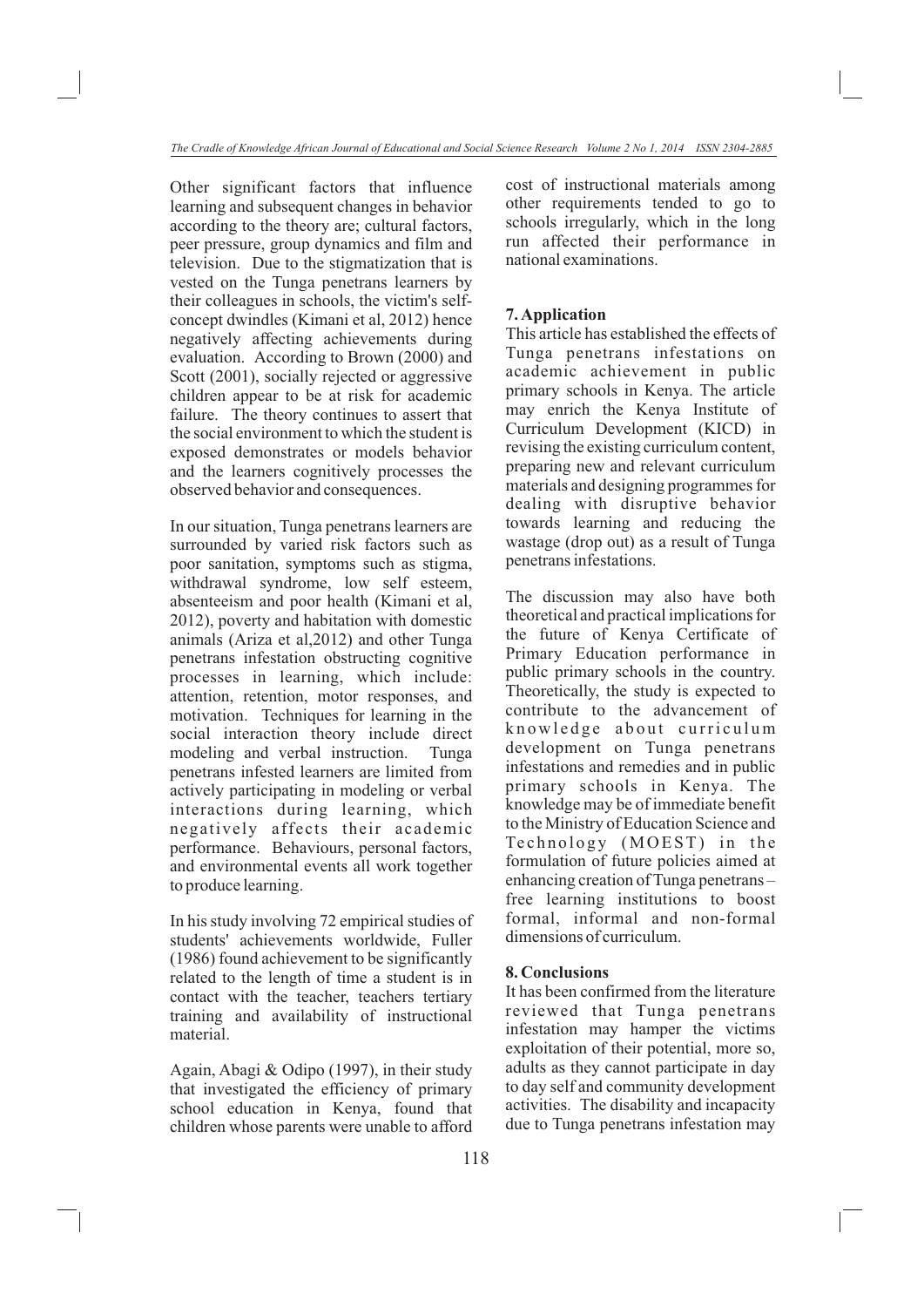have led them to be marginalized in addition to causing poverty. They have also been unable to exercise their constitutional rights of voting among others.

The infestation among adults has a trickledown effect on their children who are learners in schools. Tunga penetrans infestation is shrouded in myths among some victims. The infestation is not only found in Kenya but also Africa and other poverty stricken European countries. Studies done on the knowledge, attitude and practices on Jigger infestation among household members of a rural location in Kenya have

failed to focus on the implication of the infestation in the field of education, blurring the achievement of vision 2030. Correspondingly, other studies done on habitation of the parasite on certain domestic animals in rural areas have not explained the causes of the infestations in schools. In a nutshell,Tunga penetrans infestation has revealed glaring retrogressive impacts on learner's access, participation, retention, achievements and transition in education

### **References**

- Abagi, O & Odipo, G.(1997).Efficiency of Primary Education in Kenya, Nairobi; Institute of Policy Analysis and Research (IPAR)
- Abiero M .(2009) Curriculum Development. Longhorn Publishers,Nairobi, Kenya.
- Africa Review.(2010).Little Jiggers puts a halt to millions of feet http://www.africareview.com/special%,Reports/825444/825710/-rseix5/ index.htmi
- Ahadi Kenya Trust Website.Retrieved from http://www.AhadiKenya Trust.org.
- Bernard K;Josephat N; Lawrence I;( 2012).Knowledge, Attitude and Practices on Jigger Infestation among Household Members Aged 18 to 60 Years. Case study of a rural location in Kenya. Pan Afr Med J. 2012; 13(Supp 1):7
- Brown, R.(2000).Extra Curricular Activity:How Does Participation Encourage Positive Youth Development?, University of Nevada, Cooperative Extension, Fact Sheet 99
	- 32. Retrieved August 14, 2000, from http:www.extension, unr,edu/Teens/extracurricu.htm
- EFA (2004) News Issue VI; A Newsletter of UNESCO, Nairobi,Kenya.
- Feldmeier H; Eisele M; Saboia; R.C and Heukelbach J.(2003).Severe tungiasis in underprivileged communities: Case Series from Brazil. Emerg Infect Dis.2003 Aug;  $9(8)$ :  $949 - 55$ .
- Fuller, B. (1986). Raising School Quality in Developing Countries: What Investments Washington D.C World Bank Discussion Paper No.2
- Global warmingWikipedia.the free encyclopedia en.wikipedia.org/wiki/Globalwarming Government of Kenya.(2007).Kenya Vision 2030 Popular Version.Nairobi,Kenya.
- Grow Bio Intensive Agriculture Kenya  $(G BLACK)$ . (2011). Poverty and the menace of Jiggers Retrieved from: www.g-black.org
- Mazigo,et al. ( 2011) . Jigger flea infestation(tungiasis) in rural Western Tanzania: high prevalence and severe morbidity. Retrieved from:heukelbach@web.de
- Kenya Institute of Education. (2010). Ministry of Education Summative Evaluation of the primary school Education Curriculum, Kenya Institute of Education.
- Kenya National Examinations Council.(2011).The year 2010 KCPE Examination Report, Nairobi,Kenya.
- Kithimba, A. et al.(2010).Secondary Home Science Form One Student book, (Rev.ed).Nairobi, Kenya Literature Bureau.
- Little, L.F and Thompson, R.(1983).Truancy; how parents and teachers contribute.The